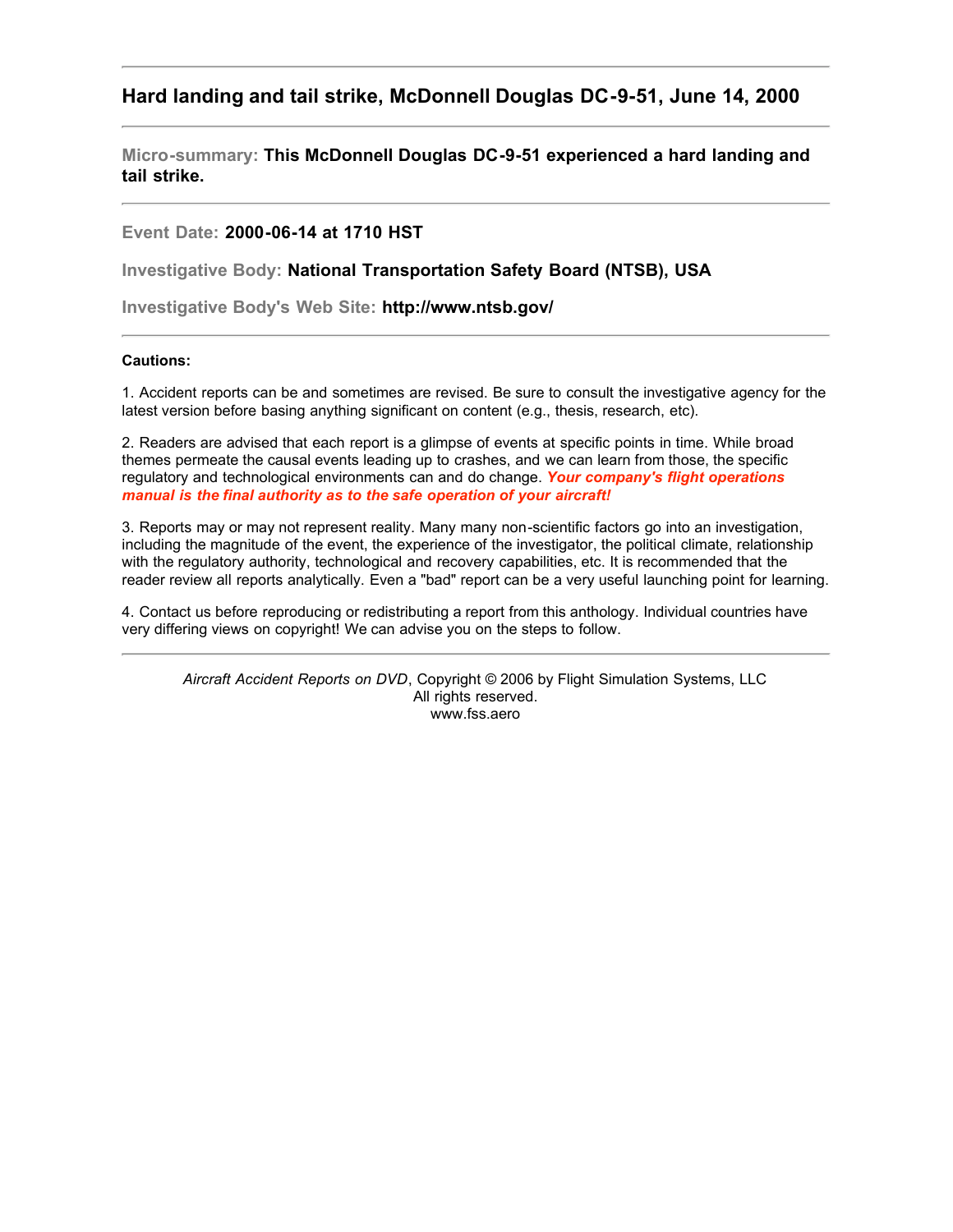| RANS <sub>P</sub>                                                                                                                                                                                                                                                                                                                                                                                                                                                                                                                                                                                                                                                                                                                                                                                                                                                                                                                                                                                                                                                                                                                                                                                                                                                                                                                                                                                                                                                                                                                                                                                                                                                                                                                                                                                                                                                                                                                                                                                                                                                                                                                                                                                                                                                                                                                                                                                                                                                                                                                                                                                                                                                                                                                                                                                                                                                                                                                                                                                                                                             |       |                                                              | NTSB ID: LAX00FA229         |                                  |                       | Aircraft Registration Number: N649HA |                  |  |  |  |
|---------------------------------------------------------------------------------------------------------------------------------------------------------------------------------------------------------------------------------------------------------------------------------------------------------------------------------------------------------------------------------------------------------------------------------------------------------------------------------------------------------------------------------------------------------------------------------------------------------------------------------------------------------------------------------------------------------------------------------------------------------------------------------------------------------------------------------------------------------------------------------------------------------------------------------------------------------------------------------------------------------------------------------------------------------------------------------------------------------------------------------------------------------------------------------------------------------------------------------------------------------------------------------------------------------------------------------------------------------------------------------------------------------------------------------------------------------------------------------------------------------------------------------------------------------------------------------------------------------------------------------------------------------------------------------------------------------------------------------------------------------------------------------------------------------------------------------------------------------------------------------------------------------------------------------------------------------------------------------------------------------------------------------------------------------------------------------------------------------------------------------------------------------------------------------------------------------------------------------------------------------------------------------------------------------------------------------------------------------------------------------------------------------------------------------------------------------------------------------------------------------------------------------------------------------------------------------------------------------------------------------------------------------------------------------------------------------------------------------------------------------------------------------------------------------------------------------------------------------------------------------------------------------------------------------------------------------------------------------------------------------------------------------------------------------------|-------|--------------------------------------------------------------|-----------------------------|----------------------------------|-----------------------|--------------------------------------|------------------|--|--|--|
| <b>FACTUAL REPORT</b>                                                                                                                                                                                                                                                                                                                                                                                                                                                                                                                                                                                                                                                                                                                                                                                                                                                                                                                                                                                                                                                                                                                                                                                                                                                                                                                                                                                                                                                                                                                                                                                                                                                                                                                                                                                                                                                                                                                                                                                                                                                                                                                                                                                                                                                                                                                                                                                                                                                                                                                                                                                                                                                                                                                                                                                                                                                                                                                                                                                                                                         |       |                                                              | Occurrence Date: 06/14/2000 |                                  |                       | Most Critical Injury: Minor          |                  |  |  |  |
| ÁVIATIQN<br>ETYBOP                                                                                                                                                                                                                                                                                                                                                                                                                                                                                                                                                                                                                                                                                                                                                                                                                                                                                                                                                                                                                                                                                                                                                                                                                                                                                                                                                                                                                                                                                                                                                                                                                                                                                                                                                                                                                                                                                                                                                                                                                                                                                                                                                                                                                                                                                                                                                                                                                                                                                                                                                                                                                                                                                                                                                                                                                                                                                                                                                                                                                                            |       |                                                              | Occurrence Type: Accident   |                                  | Investigated By: NTSB |                                      |                  |  |  |  |
| Location/Time                                                                                                                                                                                                                                                                                                                                                                                                                                                                                                                                                                                                                                                                                                                                                                                                                                                                                                                                                                                                                                                                                                                                                                                                                                                                                                                                                                                                                                                                                                                                                                                                                                                                                                                                                                                                                                                                                                                                                                                                                                                                                                                                                                                                                                                                                                                                                                                                                                                                                                                                                                                                                                                                                                                                                                                                                                                                                                                                                                                                                                                 |       |                                                              |                             |                                  |                       |                                      |                  |  |  |  |
| Nearest City/Place                                                                                                                                                                                                                                                                                                                                                                                                                                                                                                                                                                                                                                                                                                                                                                                                                                                                                                                                                                                                                                                                                                                                                                                                                                                                                                                                                                                                                                                                                                                                                                                                                                                                                                                                                                                                                                                                                                                                                                                                                                                                                                                                                                                                                                                                                                                                                                                                                                                                                                                                                                                                                                                                                                                                                                                                                                                                                                                                                                                                                                            | State |                                                              |                             |                                  |                       |                                      |                  |  |  |  |
| Lihue, Kauai                                                                                                                                                                                                                                                                                                                                                                                                                                                                                                                                                                                                                                                                                                                                                                                                                                                                                                                                                                                                                                                                                                                                                                                                                                                                                                                                                                                                                                                                                                                                                                                                                                                                                                                                                                                                                                                                                                                                                                                                                                                                                                                                                                                                                                                                                                                                                                                                                                                                                                                                                                                                                                                                                                                                                                                                                                                                                                                                                                                                                                                  | HI    |                                                              | 96766                       | 1710                             | <b>HST</b>            |                                      |                  |  |  |  |
| Airport Proximity: On Airport                                                                                                                                                                                                                                                                                                                                                                                                                                                                                                                                                                                                                                                                                                                                                                                                                                                                                                                                                                                                                                                                                                                                                                                                                                                                                                                                                                                                                                                                                                                                                                                                                                                                                                                                                                                                                                                                                                                                                                                                                                                                                                                                                                                                                                                                                                                                                                                                                                                                                                                                                                                                                                                                                                                                                                                                                                                                                                                                                                                                                                 |       | Direction From Airport:<br>Distance From Landing Facility: 0 |                             |                                  |                       |                                      |                  |  |  |  |
| <b>Aircraft Information Summary</b>                                                                                                                                                                                                                                                                                                                                                                                                                                                                                                                                                                                                                                                                                                                                                                                                                                                                                                                                                                                                                                                                                                                                                                                                                                                                                                                                                                                                                                                                                                                                                                                                                                                                                                                                                                                                                                                                                                                                                                                                                                                                                                                                                                                                                                                                                                                                                                                                                                                                                                                                                                                                                                                                                                                                                                                                                                                                                                                                                                                                                           |       |                                                              |                             |                                  |                       |                                      |                  |  |  |  |
| Aircraft Manufacturer                                                                                                                                                                                                                                                                                                                                                                                                                                                                                                                                                                                                                                                                                                                                                                                                                                                                                                                                                                                                                                                                                                                                                                                                                                                                                                                                                                                                                                                                                                                                                                                                                                                                                                                                                                                                                                                                                                                                                                                                                                                                                                                                                                                                                                                                                                                                                                                                                                                                                                                                                                                                                                                                                                                                                                                                                                                                                                                                                                                                                                         |       |                                                              | Model/Series                |                                  |                       |                                      | Type of Aircraft |  |  |  |
| McDonnell Douglas                                                                                                                                                                                                                                                                                                                                                                                                                                                                                                                                                                                                                                                                                                                                                                                                                                                                                                                                                                                                                                                                                                                                                                                                                                                                                                                                                                                                                                                                                                                                                                                                                                                                                                                                                                                                                                                                                                                                                                                                                                                                                                                                                                                                                                                                                                                                                                                                                                                                                                                                                                                                                                                                                                                                                                                                                                                                                                                                                                                                                                             |       |                                                              | DC-9-51                     |                                  |                       |                                      | Airplane         |  |  |  |
| Sightseeing Flight: No                                                                                                                                                                                                                                                                                                                                                                                                                                                                                                                                                                                                                                                                                                                                                                                                                                                                                                                                                                                                                                                                                                                                                                                                                                                                                                                                                                                                                                                                                                                                                                                                                                                                                                                                                                                                                                                                                                                                                                                                                                                                                                                                                                                                                                                                                                                                                                                                                                                                                                                                                                                                                                                                                                                                                                                                                                                                                                                                                                                                                                        |       |                                                              |                             | Air Medical Transport Flight: No |                       |                                      |                  |  |  |  |
| Narrative                                                                                                                                                                                                                                                                                                                                                                                                                                                                                                                                                                                                                                                                                                                                                                                                                                                                                                                                                                                                                                                                                                                                                                                                                                                                                                                                                                                                                                                                                                                                                                                                                                                                                                                                                                                                                                                                                                                                                                                                                                                                                                                                                                                                                                                                                                                                                                                                                                                                                                                                                                                                                                                                                                                                                                                                                                                                                                                                                                                                                                                     |       |                                                              |                             |                                  |                       |                                      |                  |  |  |  |
| Brief narrative statement of facts, conditions and circumstances pertinent to the accident/incident:<br>HISTORY OF FLIGHT                                                                                                                                                                                                                                                                                                                                                                                                                                                                                                                                                                                                                                                                                                                                                                                                                                                                                                                                                                                                                                                                                                                                                                                                                                                                                                                                                                                                                                                                                                                                                                                                                                                                                                                                                                                                                                                                                                                                                                                                                                                                                                                                                                                                                                                                                                                                                                                                                                                                                                                                                                                                                                                                                                                                                                                                                                                                                                                                     |       |                                                              |                             |                                  |                       |                                      |                  |  |  |  |
| On June 14, 2000, about 1710 Hawaiian standard time, a McDonnell Douglas DC-9-51, N649HA, operated<br>by Hawaiian Airlines, Inc., as flight number 193, made a hard landing, striking its tail, on runway<br>35 at the Lihue Airport, Lihue, Hawaii. The airplane was substantially damaged. There were a<br>total of 139 persons on board the airplane. Neither the airline transport certificated captain,<br>the first officer, nor the three flight attendants were injured. Two of the 134 passengers<br>The flight was being performed under 14 CFR Part 121. Daytime visual<br>received minor injuries.<br>meteorological conditions prevailed, and an instrument flight rules flight plan was filed. The<br>flight originated from Honolulu, Hawaii, about 1643, as a nonstop domestic passenger flight to<br>Lihue.<br>The flight's scheduled arrival time at Lihue was 1635.<br>The captain reported, that on the day of the accident, he and the first officer were scheduled to<br>fly three round trips to Lihue and a round trip to Kona, Hawaii. The captain flew the first flight<br>to Lihue, and the first officer flew back to Honolulu. The captain indicated that the first<br>officer "made a good landing in Honolulu." On the second flight to Lihue (the accident flight),<br>the first officer was at the controls. The flight departed from Honolulu about 40 minutes behind<br>schedule.<br>The captain further reported that the takeoff, en route, and approach portions of the<br>flight were normal.<br>No evidence of any mechanical malfunction or flight control anomalies was<br>noted during the flight. During the approach to Lihue, the first officer made "appropriate<br>corrections" to maintain the glide slope.<br>Approaching the airport, at 1702:31, the captain received an air traffic control clearance to<br>perform a VOR/DME runway 35 instrument approach. At 1704:31, the crew reported having the field in<br>sight, and at 1705:48, the airplane was cleared to land.<br>In Hawaiian Airline's (the operator's) completed "Aircraft Accident Report," the operator indicated<br>that the initial approach was conducted in accordance with the standards established in the<br>approved "Flight Crew Operating Manual," including a Vref of 127 KIAS and use of the instrument<br>landing system/precision approach path indicator (ILS/PAPI) as backup. The applicable crosswind<br>corrections were applied. The final approach segment was commenced with stabilized engine thrust<br>and with a stabilized rate of descent.<br>The captain performed the duties of safety pilot,<br>completing checklists, acknowledging tower instructions, and making required call-outs.<br>The operator additionally reported that the approach terminated in a "higher-than-normal, although<br>not excessive," deck angle, and an abnormally high rate of sink from 50 feet above ground level to<br>The resulting hard landing caused portions of the aft fuselage to come in contact with<br>touchdown. |       |                                                              |                             |                                  |                       |                                      |                  |  |  |  |
| According to the captain, the landing was firmer than routine but he would not consider it to have                                                                                                                                                                                                                                                                                                                                                                                                                                                                                                                                                                                                                                                                                                                                                                                                                                                                                                                                                                                                                                                                                                                                                                                                                                                                                                                                                                                                                                                                                                                                                                                                                                                                                                                                                                                                                                                                                                                                                                                                                                                                                                                                                                                                                                                                                                                                                                                                                                                                                                                                                                                                                                                                                                                                                                                                                                                                                                                                                            |       |                                                              |                             |                                  |                       |                                      |                  |  |  |  |
|                                                                                                                                                                                                                                                                                                                                                                                                                                                                                                                                                                                                                                                                                                                                                                                                                                                                                                                                                                                                                                                                                                                                                                                                                                                                                                                                                                                                                                                                                                                                                                                                                                                                                                                                                                                                                                                                                                                                                                                                                                                                                                                                                                                                                                                                                                                                                                                                                                                                                                                                                                                                                                                                                                                                                                                                                                                                                                                                                                                                                                                               |       |                                                              |                             |                                  |                       |                                      |                  |  |  |  |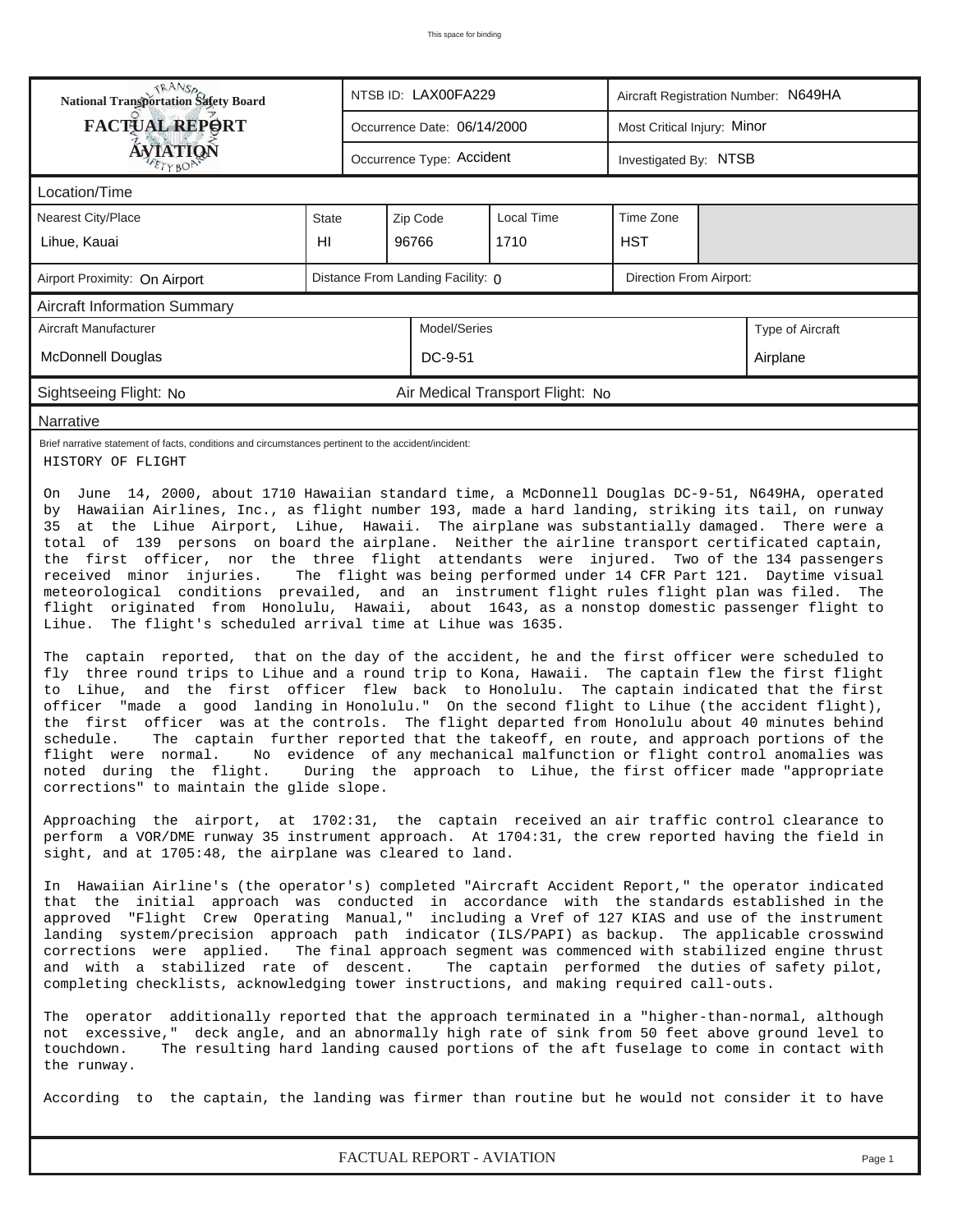| TRANS<br><b>National Transportation Safety Board</b>                                                                                                                                                                                                                                                                                                                                                                                                                                                                                                                                                                                                                                            | NTSB ID: LAX00FA229         |                                                                               |  |  |  |  |  |
|-------------------------------------------------------------------------------------------------------------------------------------------------------------------------------------------------------------------------------------------------------------------------------------------------------------------------------------------------------------------------------------------------------------------------------------------------------------------------------------------------------------------------------------------------------------------------------------------------------------------------------------------------------------------------------------------------|-----------------------------|-------------------------------------------------------------------------------|--|--|--|--|--|
| <b>FACTUAL REPORT</b>                                                                                                                                                                                                                                                                                                                                                                                                                                                                                                                                                                                                                                                                           | Occurrence Date: 06/14/2000 |                                                                               |  |  |  |  |  |
| <b>AVIATION</b>                                                                                                                                                                                                                                                                                                                                                                                                                                                                                                                                                                                                                                                                                 | Occurrence Type: Accident   |                                                                               |  |  |  |  |  |
| Narrative<br>(Continued)                                                                                                                                                                                                                                                                                                                                                                                                                                                                                                                                                                                                                                                                        |                             |                                                                               |  |  |  |  |  |
| been a "hard landing." A Hawaiian Airlines flight attendant occupied the fourth flight attendant<br>jump seat because the airplane was completely full. The flight attendant reported that the flight<br>seemed normal until the "hard landing" occurred, which really shook him up. He was "alarmed by the<br>loud sound of metal impacting the ground," and the seat belt shoulder harness kept him from<br>becoming airborne.<br>ceiling. The flight attendant then disembarked from the tailcone stairway exit. Upon looking at<br>the outside airplane structure, the attendant "noticed the safety skid plate device (was) badly<br>scraped and around the panel, liquid (was) dripping." |                             | Several oxygen compartments opened resulting in oxygen masks hanging from the |  |  |  |  |  |
| In preparation for their next flight, the captain performed a walk around visual inspection of the                                                                                                                                                                                                                                                                                                                                                                                                                                                                                                                                                                                              |                             |                                                                               |  |  |  |  |  |

airplane. The captain reported that the "tail bumper compression indicator was safety wired and in its normal position." Thereafter, passengers boarded the airplane and they flew to Honolulu. The captain additionally reported that at Honolulu he "called maintenance out as a prudent matter of practice." He explained to the mechanics that the first officer had landed "firmer than routine," and he asked the mechanics to inspect the airplane and to paint the tail bumper if needed. The captain also reported that he did not enter a write-up in the logbook, "as there was no damage to the airplane and the tail bumper indicator pin was up, safetied and in its normal position in Honolulu as it was in Lihue."

The first officer similarly reported that he had performed a walk around inspection of the airplane following his firm landing, and no obvious damage was noted. The last four flights for the day in the airplane were routine.

PERSONNEL INFORMATION

Captain.

The captain possessed an airline transport pilot certificate and had approximately 11,725 hours total flight time. He possessed a type rating in the DC-9, and had about 6,678 hours of flying time as captain in the airplane. During the preceding 90 and 30 days, he had flown the airplane for 240 and 63 hours, respectively. The captain was not a designated check airman in the DC-9.

First Officer.

The first officer possessed an airline transport pilot certificate, and he had approximately 8,895 hours total flight time. He was not type rated in the DC-9. His total time flying the DC-9 was 61 hours, which was all obtained within 90 days of the accident flight. The first officer was type rated in the Embraer EMB-110.

Hawaiian Airline's Director of Flight Safety and Compliance reported to the National Transportation Safety Board investigator that the company had evaluated the first officer throughout his training. The company opined that, by the conclusion of his required training, the pilot's performance had met the minimum acceptable standards to be released for line flying. The company noted, however, that the pilot's performance had been problematic. He had required about twice the number of hours in training, including landing practice, than the average pilot undergoing initial operating experience (IOE) training. The first officer satisfactorily completed the IOE line check in the DC-9 on June 9, 2000.

## AIRPLANE INFORMATION

The airplane was manufactured in 1976. By the accident date, its airframe's total time was about 43,780.23 hours. The airplane had 64,951 total cycles.

The operator's management personnel reported that the airplane's weight and balance were within prescribed limits during the accident flight. The airplane's maintenance log indicated that the

*FACTUAL REPORT - AVIATION Page 1a*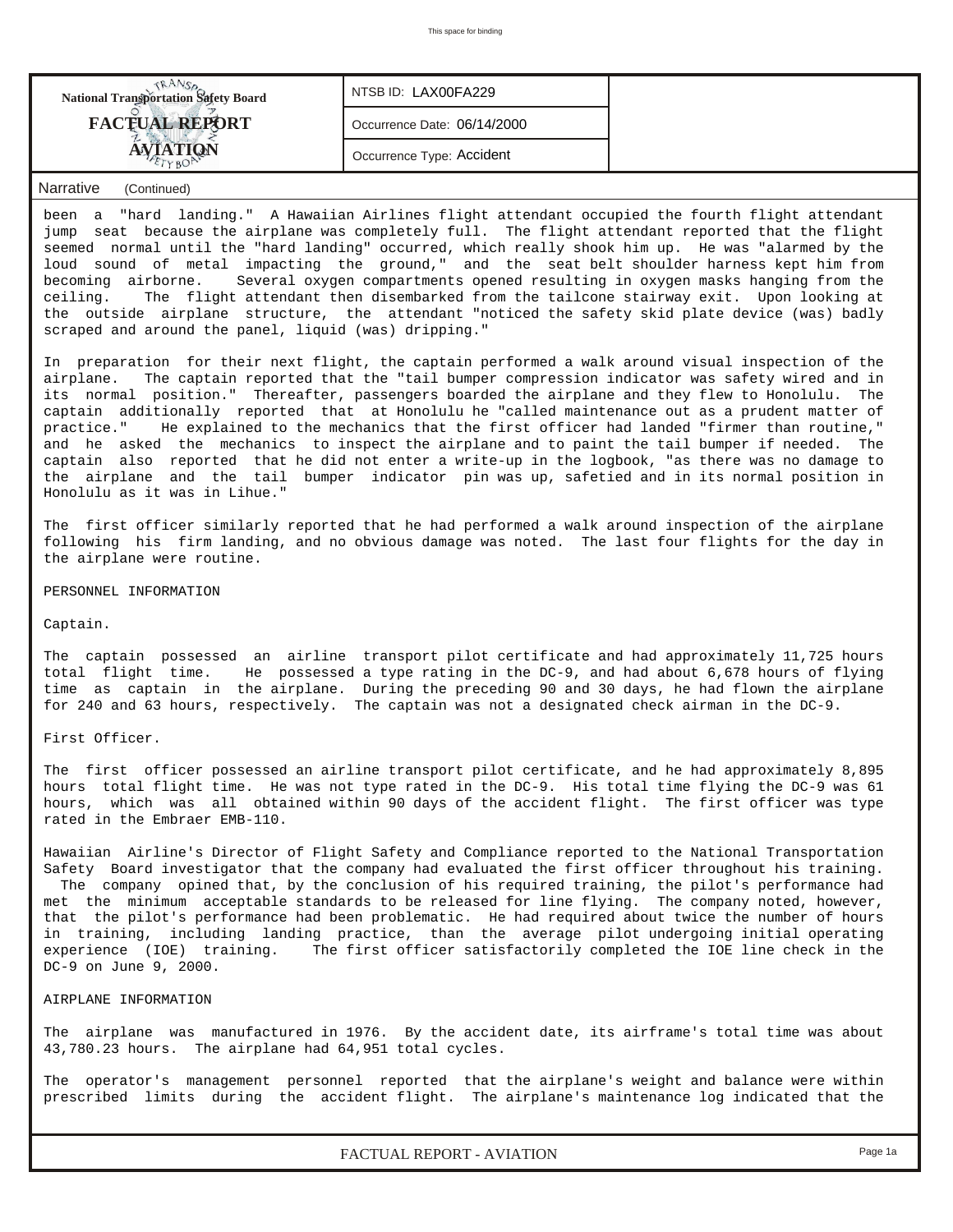| <b>National Transportation Safety Board</b> | NTSB ID: LAX00FA229         |  |
|---------------------------------------------|-----------------------------|--|
| <b>FACTUAL REPORT</b>                       | Occurrence Date: 06/14/2000 |  |
|                                             | Occurrence Type: Accident   |  |
|                                             |                             |  |

## *Narrative (Continued)*

number one (left) thrust reverser was inoperative and maintenance action was deferred in accordance with the Hawaiian Airlines DC-9 approved minimum equipment list. The cockpit was accordingly placarded. The flight crew had operated the airplane in this condition on three previous legs.

As described in the airplane's "Flight Crew Operating Manual" and related publications, the DC-9 is equipped with a tail bumper compression indicator. The indicator is attached to the bumper assembly by a hinge, and it is located next to a skid assembly, which is connected to a pneumatic strut in the aft belly of the airplane. The tail bumper compression indicator should normally be in the horizontal position. If the tail bumper has contacted the ground and has been compressed 3 inches or more, the indicator will be driven toward the vertical position. In this event a structural inspection of the airframe is necessary. If the indicator is not in the normal horizontal position, a visual check for damage to the tail bumper skid should be made.

#### METEOROLOGICAL INFORMATION

About 1655, Lihue's automatic terminal information service reported "Information Alpha" was in effect. In part, it stated that the weather was as follows: "wind zero seven zero at niner visibility one zero few clouds at four thousand five hundred temperature two seven dew point two one altimeter three zero zero one vor dme three five and visual approach in use...."

About 1706, the pilot was advised that Lihue's local wind was from 070 degrees at 8 knots.

#### AIDS TO NAVIGATION

According to Federal Aviation Administration (FAA) records of facility operations, all electronic aids to navigation pertinent to the airplane's approach and landing were functional on the day of the accident. No anomalies were reported.

### AIRPORT AND GROUND FACILITIES

Lihue's runway 35 is 6,500 feet long by 150 feet wide. It has a grooved asphalt surface. The runway is equipped with a (PAPI) visual glideslope indicator system.

Hawaiian Airlines designated the Lihue Airport as being a "special airport," in accordance with federal aviation regulations.

### FLIGHT RECORDERS

The Safety Board's Office of Research and Engineering, Washington, D.C., performed a study of the airplane's track to the Lihue Airport using recorded radar data. In summary, the study indicates that from a point about 3 miles south of the airport, to landing, the airplane tracked directly inbound following the runway's centerline extension. A comparison between a 3-degree glideslope and the airplane's descent profile indicated that the airplane's descent track was nearly consistent with the glideslope profile during the airplane's last 1 minute and 1 mile of flight. Some altitude variations were noted, as indicated in the study.

The Safety Board's Vehicle Recorders Division Flight Recorder Laboratory performed a readout of the airplane's digital flight data recorder. In summary, the date indicates that about 2 seconds prior to touchdown the airplane's indicated airspeed, pitch angle, and rate of descent were 130 knots, 3.6 degrees, and -437 feet per minute, respectively. About 1 second prior to touchdown the airplane's indicated airspeed, pitch angle, and rate of descent were 127 knots, 5.8 degrees, and -384 feet per minute, respectively.

About the time of touchdown, the airspeed was 126 knots, and the pitch angle increased to about 8 degrees. During the impact sequence, the vertical acceleration peaked at 2.344 g's, and then

*FACTUAL REPORT - AVIATION Page 1b*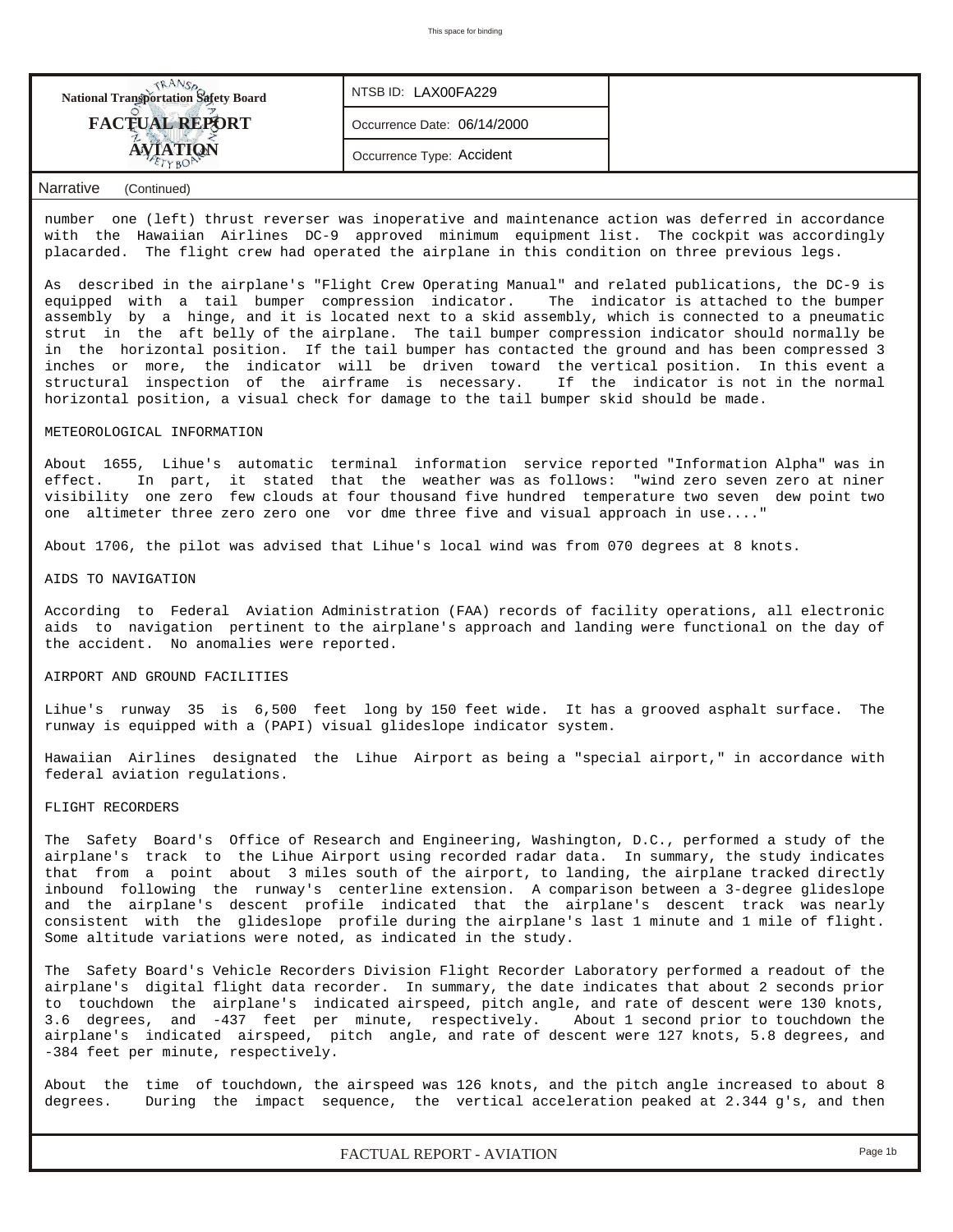| <b>National Transportation Safety Board</b> | NTSB ID: LAX00FA229         |
|---------------------------------------------|-----------------------------|
| <b>FACTUAL REPORT</b>                       | Occurrence Date: 06/14/2000 |
| <b>AVIATION</b>                             | Occurrence Type: Accident   |
| Narrative<br>(Continued)                    |                             |

decreased to 0.62 g's.

The airplane's cockpit voice recorder was also readout by Safety Board personnel. It was found totally overwritten and contained no useful data.

#### WRECKAGE AND IMPACT INFORMATION

Personnel from the State of Hawaii, Department of Transportation, Airports Division, examined the accident site and reported their observations regarding the tail strike damage to the runway's surface. The personnel indicated observing a laceration in the surface of runway 35 that was 2 inches wide and 1/4 inch deep, at its deepest point. The laceration was located 4 feet right of the runway's centerline, and was first evident 396.5 feet beyond the threshold. The laceration was 34 feet long. (See the diagram provided by the state for a drawing of the runway and the ground scar.)

On June 15, 2000, the airplane was examined by an FAA airworthiness inspector. The inspector reported that damage to the airplane had been found by a mechanic performing an overnight (preflight) inspection. The FAA inspector reported that he observed the following damage during his initial visit to the airplane: (1) abrasions/scrapes were evident on the skin of the underside (aft portion) of the fuselage forward of the auxiliary power unit (APU) compartment and APU access door panels; (2) the VHF antenna tip was worn down; (3) the skin area around the tail skid was distorted; (4) the top of the tail skid piston had impacted the underside of the ventral stair step; (5) rivets on the top right side of the tail skid cylinder housing/frame were missing; (6) the right side of the tail skid housing/frame had separated/pulled away from the canted frame (station 1230) and the bottom skin of the fuselage; and (7) the bottom aft pressure bulkhead T-fitting was distorted.

The FAA inspector additionally reported that following removal of the thermal blanket/pads and the ventral stairs, the canted frame (station 1230) was found deformed and fractured. Also, the tail skid cylinder frame was partially separated from the canted frame, and a crack was apparent at the bottom right side of the tail skid cylinder frame.

A Boeing damage evaluation report identified additional skin and underlying damage in the aft fuselage area including the aft jack pad. Also, the aft pressure bulkhead lower tee cap was found bent in an upward direction.

TESTS AND RESEARCH

Airplane-to-Ground Scar Contact Evidence.

Hawaiian Airline's Director of Flight Safety and Compliance reported to the Safety Board investigator that a comparison was performed between the ground scar on the runway surface and the damage sustained to the accident airplane. The director indicated that the observed contact evidence was consistent with the airplane's tail having impacted the runway. In pertinent part, the Director made the following statements: "...(T)he tail skid mark commences with a smear of red paint. This red paint is utilized by (Hawaiian) maintenance to signify the skid 'shoe' has been inspected...." The shoe, with its painted surface intact, "is visible evidence to a pilot conducting pre-flight of the aircraft that the tail skid has not been in contact with the ground since last inspected. The reddish-brown (rust) color of the tail skid track, which begins approximately 396 feet from the runway threshold...is consistent with the metal characteristics of the shoe."

Flight Crew Tail Bumper Operation Information.

The "Flight Crew Operating Manual" states that during normal operation the tail of the airplane

*FACTUAL REPORT - AVIATION Page 1c*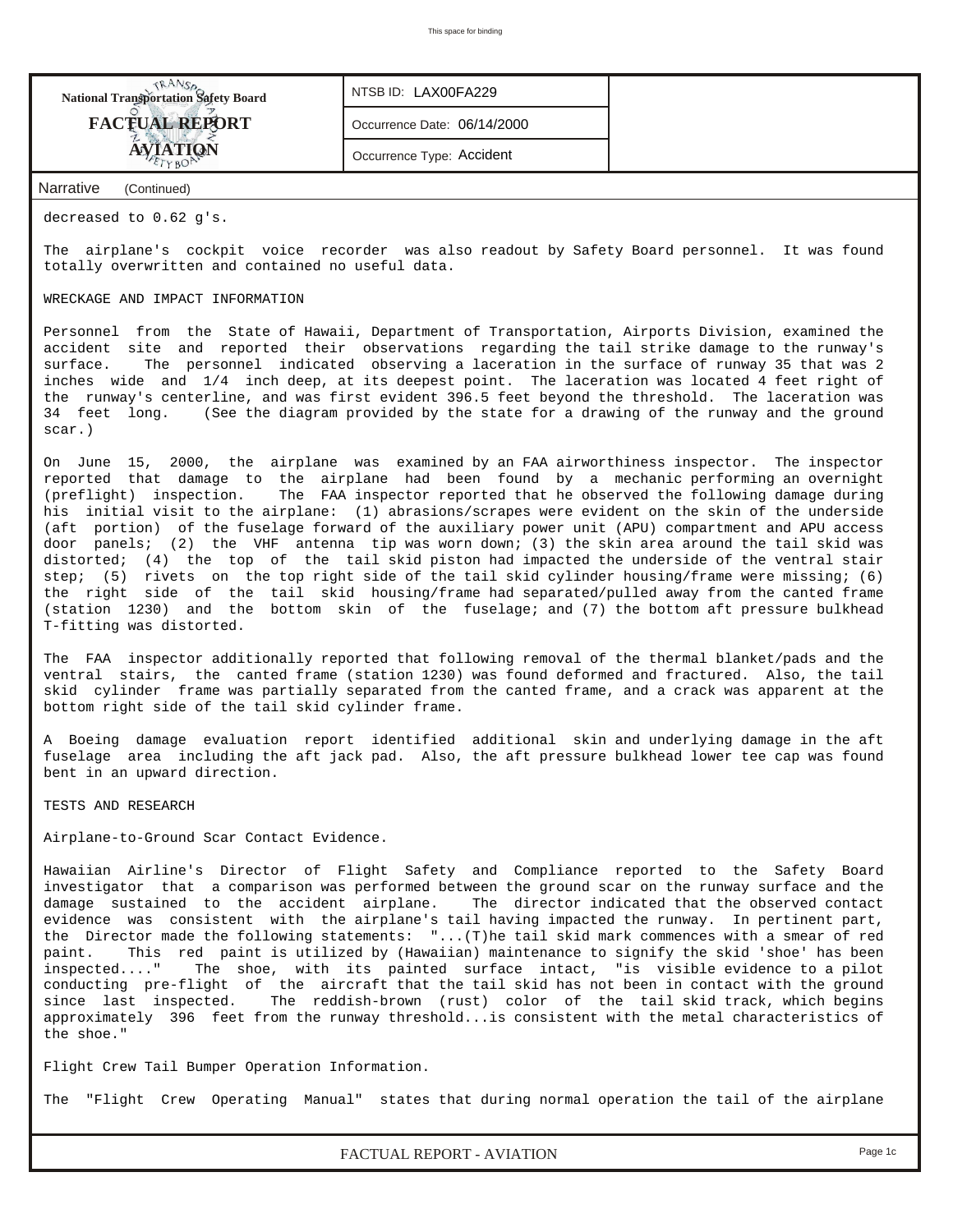| <b>NANSA</b><br>National Transportation Safety Board                                                                                                                                                                                                                                                                                                                                                                                                                                                                                                                                                                                                                                                                                                                                                                      | NTSB ID: LAX00FA229         |  |  |  |  |  |  |  |
|---------------------------------------------------------------------------------------------------------------------------------------------------------------------------------------------------------------------------------------------------------------------------------------------------------------------------------------------------------------------------------------------------------------------------------------------------------------------------------------------------------------------------------------------------------------------------------------------------------------------------------------------------------------------------------------------------------------------------------------------------------------------------------------------------------------------------|-----------------------------|--|--|--|--|--|--|--|
| <b>FACTUAL REPORT</b>                                                                                                                                                                                                                                                                                                                                                                                                                                                                                                                                                                                                                                                                                                                                                                                                     | Occurrence Date: 06/14/2000 |  |  |  |  |  |  |  |
| <b>AVIATION</b>                                                                                                                                                                                                                                                                                                                                                                                                                                                                                                                                                                                                                                                                                                                                                                                                           | Occurrence Type: Accident   |  |  |  |  |  |  |  |
|                                                                                                                                                                                                                                                                                                                                                                                                                                                                                                                                                                                                                                                                                                                                                                                                                           |                             |  |  |  |  |  |  |  |
| Narrative<br>(Continued)                                                                                                                                                                                                                                                                                                                                                                                                                                                                                                                                                                                                                                                                                                                                                                                                  |                             |  |  |  |  |  |  |  |
| should not contact the ground. If an abnormal operation causes the tail to contact the ground, the<br>tail bumper will prevent, or limit, structural damage. The bumper extends beyond the skin and is<br>linked to a shock strut that will absorb impact forces.                                                                                                                                                                                                                                                                                                                                                                                                                                                                                                                                                         |                             |  |  |  |  |  |  |  |
| Tail Bumper Examination.                                                                                                                                                                                                                                                                                                                                                                                                                                                                                                                                                                                                                                                                                                                                                                                                  |                             |  |  |  |  |  |  |  |
| The tail bumper cylinder was examined. In pertinent part, the following was noted by an FAA<br>airworthiness inspector, and by the operator who made the following statements:                                                                                                                                                                                                                                                                                                                                                                                                                                                                                                                                                                                                                                            |                             |  |  |  |  |  |  |  |
| The cylinder's piston exhibited markings consistent with being compressed approximately 2<br>1.<br>(Note, during a subsequent inspection of the compression distance performed by Boeing<br>inches.<br>personnel, the compression distance was measured to be about 2.875 inches.)                                                                                                                                                                                                                                                                                                                                                                                                                                                                                                                                        |                             |  |  |  |  |  |  |  |
| The cylinder pressure was measured at 260 pounds per square inch (psi). (The Safety Board<br>2.<br>investigator notes that the cylinder's specification indicates that during servicing, it should be<br>pressurized to 300 psi, plus or minus 20 psi.)                                                                                                                                                                                                                                                                                                                                                                                                                                                                                                                                                                   |                             |  |  |  |  |  |  |  |
| The indicator, in the horizontal position, did not contact the fuselage skin when the cylinder<br>3.<br>was manually compressed to match the compression mark on the piston.                                                                                                                                                                                                                                                                                                                                                                                                                                                                                                                                                                                                                                              |                             |  |  |  |  |  |  |  |
| When the cylinder was manually compressed no oil was ejected from the cylinder servicing port.<br>4.<br>It appeared the cylinder was properly serviced.                                                                                                                                                                                                                                                                                                                                                                                                                                                                                                                                                                                                                                                                   |                             |  |  |  |  |  |  |  |
| By this testing and observation, it was concluded that the cylinder had not compressed<br>5.<br>sufficiently to displace the indicator from the horizontal position.                                                                                                                                                                                                                                                                                                                                                                                                                                                                                                                                                                                                                                                      |                             |  |  |  |  |  |  |  |
| ADDITIONAL INFORMATION                                                                                                                                                                                                                                                                                                                                                                                                                                                                                                                                                                                                                                                                                                                                                                                                    |                             |  |  |  |  |  |  |  |
| Special Airport Designation and FARS.                                                                                                                                                                                                                                                                                                                                                                                                                                                                                                                                                                                                                                                                                                                                                                                     |                             |  |  |  |  |  |  |  |
| Pursuant to the pilot operating limitations and pairing requirements section of 14 CFR Part<br>121.438, if the second-in-command has fewer than 100 hours of flight time as second-in-command in<br>operations under this part in the type airplane being flown, and the pilot-in-command is not an<br>appropriately qualified check pilot, the pilot-in-command must make all takeoffs and landings at<br>special airports designated by the certificate holder.                                                                                                                                                                                                                                                                                                                                                         |                             |  |  |  |  |  |  |  |
| First Officer Qualifications and Obligations.                                                                                                                                                                                                                                                                                                                                                                                                                                                                                                                                                                                                                                                                                                                                                                             |                             |  |  |  |  |  |  |  |
| The operator's policy, as indicated in its "Flight Operations Manual," (dated June 1, 1998, Rev.<br>68, page 2-1-11) specifies that first officers having a minimum experience level less than 100<br>hours flight time in the DC-9, are not permitted to takeoff or land at Lihue, which is a designated<br>special airport.<br>Also, the first officer is to advise the captain if he does not have the 100<br>hours experience in the DC-9. On the accident flight, the first officer had less than 100 hours<br>experience in the DC-9.                                                                                                                                                                                                                                                                               |                             |  |  |  |  |  |  |  |
| Initial Report of Airplane Damage, and Flight Dispatch.                                                                                                                                                                                                                                                                                                                                                                                                                                                                                                                                                                                                                                                                                                                                                                   |                             |  |  |  |  |  |  |  |
| According to a Hawaiian Airlines mechanic, about 1800 on June 14, he received a call from<br>Hawaiian's Maintenance Control alerting him that an oxygen panel had fallen down on airplane number<br>49 (the accident airplane). At the time, the airplane was parked next to the mechanic's location.<br>The mechanic proceeded to the airplane's jetway and waited during the offloading of its passengers.<br>The airplane's captain exited the airplane and spoke with the mechanic. The captain indicated<br>that there might be more than one panel to check, and also told the mechanic to look at the tail<br>skid because the first officer might have contacted it during landing. The mechanic entered the<br>cabin and observed that four oxygen panels had red tabs showing. He reopened the panels and reset |                             |  |  |  |  |  |  |  |

*FACTUAL REPORT - AVIATION Page 1d*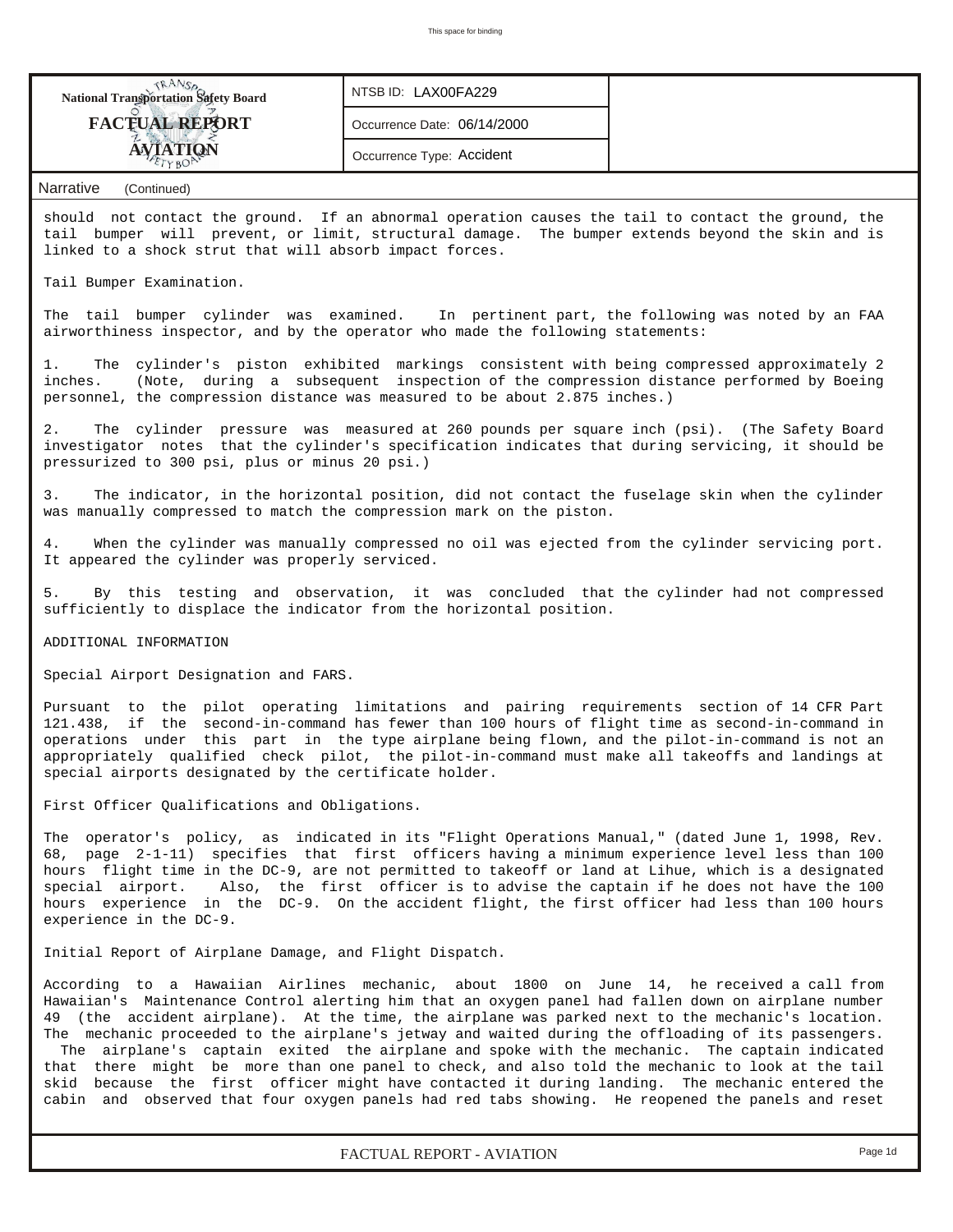| <b>National Transportation Safety Board</b> | NTSB ID: LAX00FA229         |  |
|---------------------------------------------|-----------------------------|--|
| <b>FACTUAL REPORT</b>                       | Occurrence Date: 06/14/2000 |  |
| <b>AVIATION</b>                             | Occurrence Type: Accident   |  |
| Narrative<br>(Continued)                    |                             |  |

the tabs.

Regarding the airplane damage, the mechanic reported he then went outside to check the airplane's tail skid. The mechanic stated: "When I got there, I noticed the tab (tail bumper compression indicator) was in the upright position and it was safetied. That was the first time I had seen a tail skid scraped that hard...so I called the supervisor."

The mechanic was subsequently instructed to return to his previously assigned work, and he complied as directed. Another mechanic was directed to respond to the (accident) airplane, and upon arrival he observed that the airplane was in a "boarding status." The mechanic happened to meet the first officer, who advised him that during an earlier flight they hit the tail skid and that the skid would probably need red paint. The mechanic stated that he inspected the tail skid and found that the tail shoe showed signs of having contacted the ground. The safety wire on the aft end of the skid block was still intact. The indicator was also intact and showed no signs of being disturbed. The mechanic, in consultation with a supervisor, concluded that the airplane would be dispatched.

The mechanic then applied red paint to the skid. The flight departed at 1848.

About 2130, another mechanic examined the airplane after it had returned to Honolulu. This mechanic stated that while performing a post flight check of the left-hand exterior fuselage, he noticed that the bottom tail, aft jackpad area, and the auxiliary power unit door had been scraped. Also, the skin adjacent to the tail skid was buckled and the skid plate was scraped. The skid safety wire was not broken. Subsequently, the full magnitude of the damage was observed.

Wreckage Release.

The accident was reported to the Safety Board personnel on June 15, 2000. The Safety Board investigator verbally released the airplane to the operator during the following week.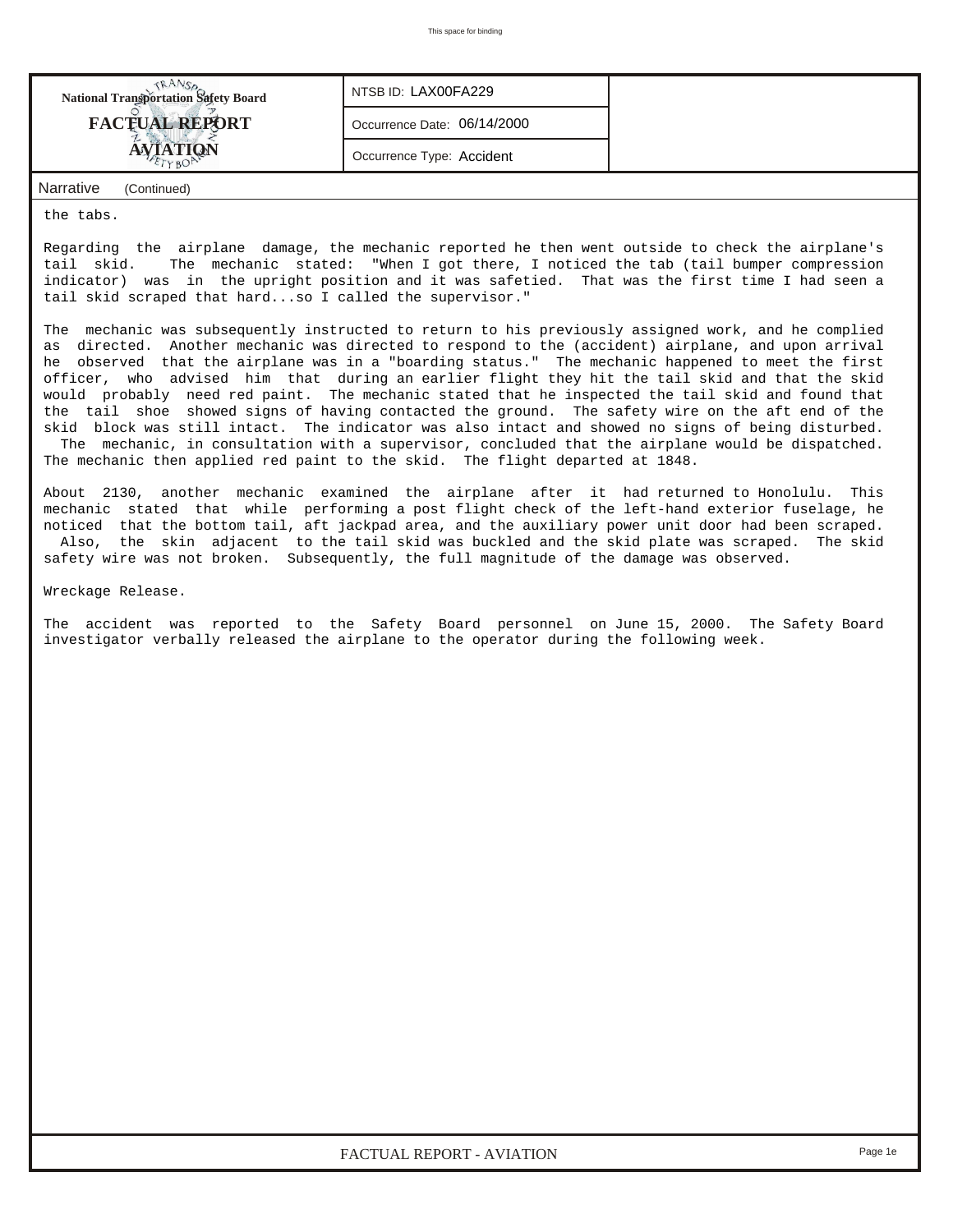| <b>National Transportation Safety Board</b>                             |                      | NTSB ID: LAX00FA229          |                                                                     |  |  |                                      |           |                      |                           |                   |  |
|-------------------------------------------------------------------------|----------------------|------------------------------|---------------------------------------------------------------------|--|--|--------------------------------------|-----------|----------------------|---------------------------|-------------------|--|
| <b>FACTUAL REPORT</b>                                                   |                      | Occurrence Date: 06/14/2000  |                                                                     |  |  |                                      |           |                      |                           |                   |  |
| <b>AVIATION</b>                                                         |                      | Occurrence Type: Accident    |                                                                     |  |  |                                      |           |                      |                           |                   |  |
| Landing Facility/Approach Information                                   |                      |                              |                                                                     |  |  |                                      |           |                      |                           |                   |  |
| <b>Airport Name</b>                                                     |                      | Airport ID:                  | <b>Airport Elevation</b>                                            |  |  | Runway Used                          |           | Runway Length        |                           | Runway Width      |  |
| Lihue                                                                   |                      | LIH                          | 35<br><b>153 Ft. MSL</b><br>6500                                    |  |  |                                      | 150       |                      |                           |                   |  |
| Runway Surface Type: Asphalt                                            |                      |                              |                                                                     |  |  |                                      |           |                      |                           |                   |  |
| Runway Surface Condition: Dry                                           |                      |                              |                                                                     |  |  |                                      |           |                      |                           |                   |  |
| Type Instrument Approach: VOR/DME; Visual                               |                      |                              |                                                                     |  |  |                                      |           |                      |                           |                   |  |
| VFR Approach/Landing: Full Stop; Straight-in                            |                      |                              |                                                                     |  |  |                                      |           |                      |                           |                   |  |
| Aircraft Information                                                    |                      |                              |                                                                     |  |  |                                      |           |                      |                           |                   |  |
| Aircraft Manufacturer<br><b>McDonnell Douglas</b>                       |                      |                              | Model/Series<br>DC-9-51                                             |  |  |                                      |           | 47715                | <b>Serial Number</b>      |                   |  |
| Airworthiness Certificate(s): Transport                                 |                      |                              |                                                                     |  |  |                                      |           |                      |                           |                   |  |
| Landing Gear Type: Retractable - Tricycle                               |                      |                              |                                                                     |  |  |                                      |           |                      |                           |                   |  |
| Homebuilt Aircraft? No                                                  | Number of Seats: 133 |                              | Certified Max Gross Wt.<br>115000 LBS                               |  |  |                                      |           | Number of Engines: 2 |                           |                   |  |
| Engine Type:<br>Turbo Fan                                               |                      |                              | Engine Manufacturer:<br>Model/Series:<br>JT8D-17<br>Pratt & Whitney |  |  |                                      |           |                      | Rated Power:<br>16000 LBS |                   |  |
| - Aircraft Inspection Information                                       |                      |                              |                                                                     |  |  |                                      |           |                      |                           |                   |  |
| Type of Last Inspection                                                 |                      |                              | Date of Last Inspection                                             |  |  | Time Since Last Inspection           |           |                      | Airframe Total Time       |                   |  |
| <b>Continuous Airworthiness</b>                                         |                      | 05/2000                      |                                                                     |  |  |                                      | 124 Hours |                      |                           | 43780 Hours       |  |
| - Emergency Locator Transmitter (ELT) Information                       |                      |                              |                                                                     |  |  |                                      |           |                      |                           |                   |  |
| ELT Installed? No                                                       | <b>ELT Operated?</b> |                              |                                                                     |  |  | ELT Aided in Locating Accident Site? |           |                      |                           |                   |  |
| Owner/Operator Information                                              |                      |                              |                                                                     |  |  |                                      |           |                      |                           |                   |  |
| Registered Aircraft Owner                                               |                      |                              | <b>Street Address</b>                                               |  |  | 3375 KOAPAKA ST., SUITE G350         |           |                      |                           |                   |  |
| HAWAIIAN AIRLINES, INC.                                                 |                      | City                         | <b>HONOLULU</b>                                                     |  |  |                                      |           |                      | <b>State</b><br>HI        | Zip Code<br>96819 |  |
|                                                                         |                      | <b>Street Address</b>        |                                                                     |  |  |                                      |           |                      |                           |                   |  |
| Operator of Aircraft                                                    |                      | Same as Reg'd Aircraft Owner |                                                                     |  |  |                                      |           |                      |                           |                   |  |
| Same as Reg'd Aircraft Owner                                            |                      | <b>State</b><br>City         |                                                                     |  |  |                                      |           | Zip Code             |                           |                   |  |
| Operator Does Business As:                                              |                      |                              |                                                                     |  |  | Operator Designator Code: HALA       |           |                      |                           |                   |  |
| - Type of U.S. Certificate(s) Held:                                     |                      |                              |                                                                     |  |  |                                      |           |                      |                           |                   |  |
| Air Carrier Operating Certificate(s): Flag Carrier/Domestic             |                      |                              |                                                                     |  |  |                                      |           |                      |                           |                   |  |
| Operating Certificate:                                                  |                      |                              | Operator Certificate:                                               |  |  |                                      |           |                      |                           |                   |  |
| Regulation Flight Conducted Under: Part 121: Air Carrier                |                      |                              |                                                                     |  |  |                                      |           |                      |                           |                   |  |
| Type of Flight Operation Conducted: Scheduled; Domestic; Passenger Only |                      |                              |                                                                     |  |  |                                      |           |                      |                           |                   |  |
| FACTUAL REPORT - AVIATION<br>Page 2                                     |                      |                              |                                                                     |  |  |                                      |           |                      |                           |                   |  |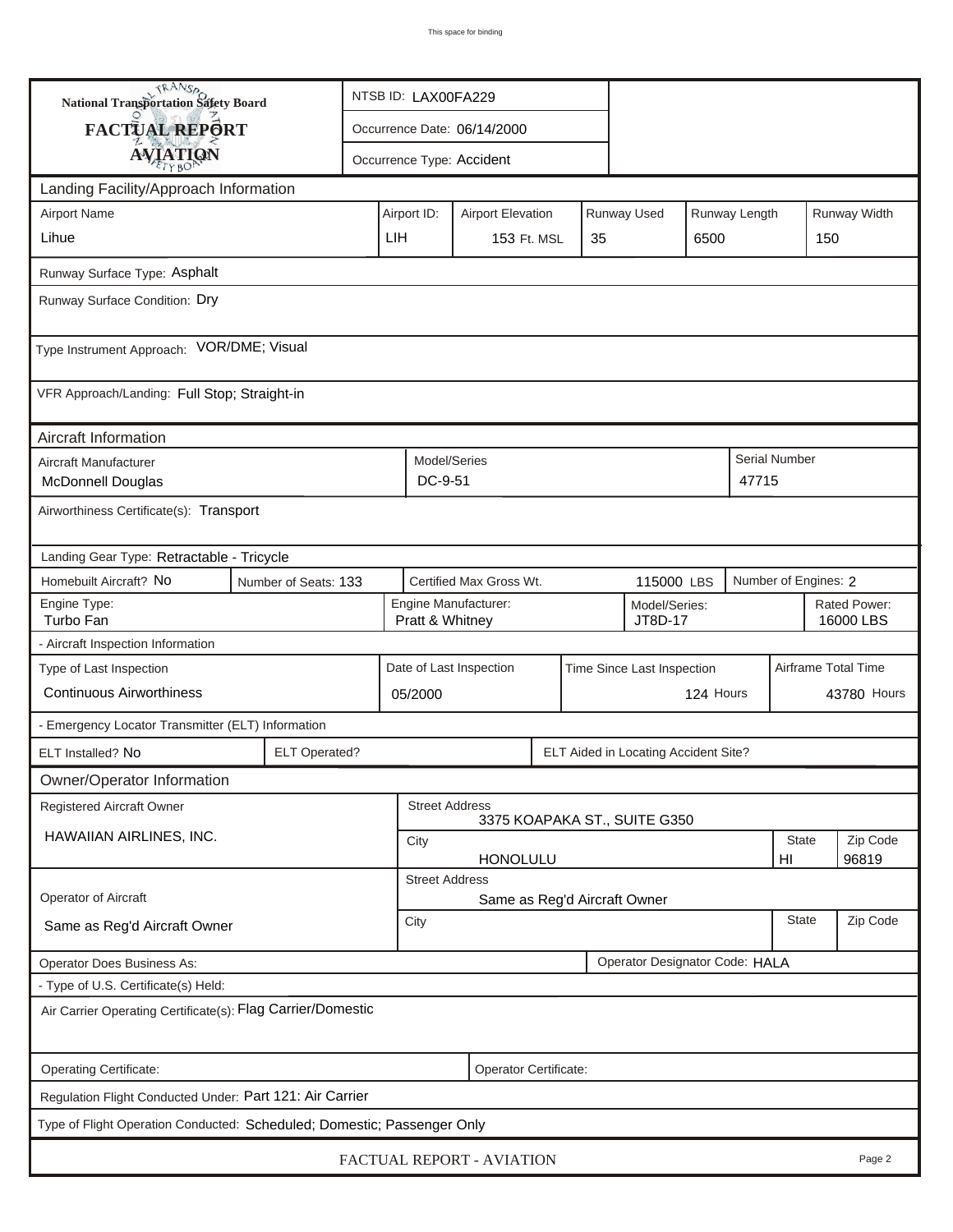|                                                                                                      | TRANSA<br><b>National Transportation Safety Board</b>       |           |                        | NTSB ID: LAX00FA229                                  |                             |         |                                    |     |                                         |              |               |                                    |     |                     |
|------------------------------------------------------------------------------------------------------|-------------------------------------------------------------|-----------|------------------------|------------------------------------------------------|-----------------------------|---------|------------------------------------|-----|-----------------------------------------|--------------|---------------|------------------------------------|-----|---------------------|
|                                                                                                      | FACTUAL REPORT                                              |           |                        |                                                      | Occurrence Date: 06/14/2000 |         |                                    |     |                                         |              |               |                                    |     |                     |
|                                                                                                      |                                                             |           |                        |                                                      |                             |         |                                    |     |                                         |              |               |                                    |     |                     |
| <b>AVIATION</b><br>Occurrence Type: Accident                                                         |                                                             |           |                        |                                                      |                             |         |                                    |     |                                         |              |               |                                    |     |                     |
| <b>First Pilot Information</b>                                                                       |                                                             |           |                        |                                                      |                             |         |                                    |     |                                         |              |               |                                    |     |                     |
| City<br>Name                                                                                         |                                                             |           |                        |                                                      |                             |         |                                    |     |                                         | <b>State</b> | Date of Birth |                                    | Age |                     |
| On File                                                                                              |                                                             |           |                        |                                                      |                             | On File |                                    |     |                                         |              | On File       | On File                            |     | 42                  |
| Principal Profession: Civilian Pilot<br>Seat Occupied: Left<br>Certificate Number: On File<br>Sex: M |                                                             |           |                        |                                                      |                             |         |                                    |     |                                         |              |               |                                    |     |                     |
| Airline Transport; Flight Instructor<br>Certificate(s):                                              |                                                             |           |                        |                                                      |                             |         |                                    |     |                                         |              |               |                                    |     |                     |
| Airplane Rating(s):                                                                                  |                                                             |           |                        | Multi-engine Land; Single-engine Land                |                             |         |                                    |     |                                         |              |               |                                    |     |                     |
|                                                                                                      | Rotorcraft/Glider/LTA: None                                 |           |                        |                                                      |                             |         |                                    |     |                                         |              |               |                                    |     |                     |
|                                                                                                      | Instrument Rating(s): Airplane                              |           |                        |                                                      |                             |         |                                    |     |                                         |              |               |                                    |     |                     |
| Airplane Single-engine; Instrument Airplane<br>Instructor Rating(s):                                 |                                                             |           |                        |                                                      |                             |         |                                    |     |                                         |              |               |                                    |     |                     |
|                                                                                                      | Type Rating/Endorsement for Accident/Incident Aircraft? Yes |           |                        |                                                      |                             |         |                                    |     | Current Biennial Flight Review? 03/2000 |              |               |                                    |     |                     |
| Medical Cert.: Class 1                                                                               |                                                             |           |                        | Medical Cert. Status: Valid Medical--no waivers/lim. |                             |         |                                    |     |                                         |              |               | Date of Last Medical Exam: 02/2000 |     |                     |
|                                                                                                      |                                                             |           |                        |                                                      |                             |         |                                    |     |                                         |              |               |                                    |     |                     |
| - Flight Time Matrix                                                                                 |                                                             | All A/C   | This Make<br>and Model | Airplane<br>Single Engine                            | Airplane<br>Mult-Engine     | Night   | Actual                             |     | Instrument<br>Simulated                 |              | Rotorcraft    | Glider                             |     | Lighter<br>Than Air |
| <b>Total Time</b>                                                                                    |                                                             | 11725     | 9839                   | 251                                                  | 11474                       |         | 2709                               | 896 |                                         | 260          |               |                                    |     |                     |
| Pilot In Command(PIC)                                                                                |                                                             | 6678      | 6178                   | 189                                                  | 6489                        |         | 1354                               |     | 420                                     |              | 96            |                                    |     |                     |
| Instructor                                                                                           |                                                             | 10        |                        | 10                                                   |                             |         |                                    |     |                                         |              |               |                                    |     |                     |
| Last 90 Days                                                                                         |                                                             | 240<br>63 | 240<br>63              |                                                      | 240<br>63                   |         | 60<br>15                           |     | 4                                       |              |               |                                    |     |                     |
| Last 30 Days<br>Last 24 Hours                                                                        |                                                             | 4         | $\overline{4}$         |                                                      | 4                           |         | $\overline{c}$                     |     |                                         |              |               |                                    |     |                     |
| Seatbelt Used? Yes                                                                                   |                                                             |           |                        | Shoulder Harness Used? Yes                           |                             |         |                                    |     | Toxicology Performed? No                |              |               | Second Pilot? Yes                  |     |                     |
|                                                                                                      |                                                             |           |                        |                                                      |                             |         |                                    |     |                                         |              |               |                                    |     |                     |
| Flight Plan/Itinerary                                                                                |                                                             |           |                        |                                                      |                             |         |                                    |     |                                         |              |               |                                    |     |                     |
|                                                                                                      | Type of Flight Plan Filed: IFR                              |           |                        |                                                      |                             |         |                                    |     |                                         |              |               |                                    |     |                     |
| Departure Point                                                                                      |                                                             |           |                        |                                                      |                             |         | <b>State</b>                       |     |                                         |              |               | Departure Time                     |     | Time Zone           |
|                                                                                                      |                                                             |           |                        |                                                      |                             |         |                                    |     | Airport Identifier                      |              |               |                                    |     |                     |
| <b>HONOLULU</b>                                                                                      |                                                             |           |                        |                                                      |                             |         | HI                                 |     | <b>HNL</b>                              |              | 1643          |                                    |     | <b>HST</b>          |
| Destination                                                                                          |                                                             |           |                        |                                                      |                             |         | Airport Identifier<br><b>State</b> |     |                                         |              |               |                                    |     |                     |
| Same as Accident/Incident Location<br>LIH                                                            |                                                             |           |                        |                                                      |                             |         |                                    |     |                                         |              |               |                                    |     |                     |
| Type of Clearance: IFR                                                                               |                                                             |           |                        |                                                      |                             |         |                                    |     |                                         |              |               |                                    |     |                     |
| Type of Airspace: Class D                                                                            |                                                             |           |                        |                                                      |                             |         |                                    |     |                                         |              |               |                                    |     |                     |
|                                                                                                      | <b>Weather Information</b>                                  |           |                        |                                                      |                             |         |                                    |     |                                         |              |               |                                    |     |                     |
| Source of Briefing:<br>Company                                                                       |                                                             |           |                        |                                                      |                             |         |                                    |     |                                         |              |               |                                    |     |                     |
|                                                                                                      | Method of Briefing: In Person                               |           |                        |                                                      |                             |         |                                    |     |                                         |              |               |                                    |     |                     |
|                                                                                                      |                                                             |           |                        | FACTUAL REPORT - AVIATION                            |                             |         |                                    |     |                                         |              |               |                                    |     | Page 3              |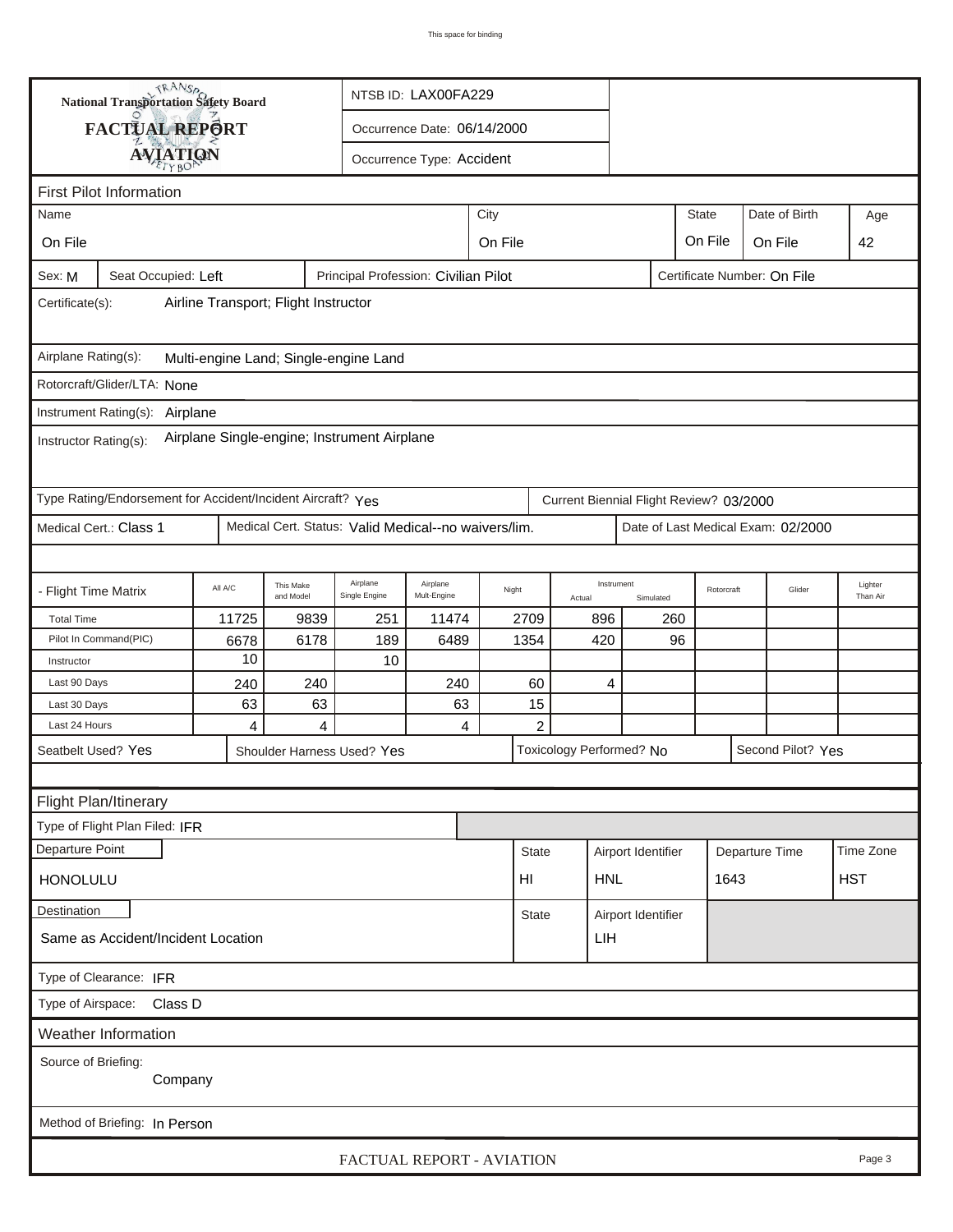| FACTUAL REPORT<br>Occurrence Date: 06/14/2000<br><b>AVIATION</b><br>Occurrence Type: Accident<br>Weather Information<br>WOF ID<br><b>Observation Time</b><br>Time Zone<br><b>WOF Elevation</b><br>WOF Distance From Accident Site<br>Direction From Accident Site<br>1655<br><b>HST</b><br>153 Ft. MSL<br>LIH<br>0 NM<br>Sky/Lowest Cloud Condition: Few<br>4500 Ft. AGL<br>Condition of Light: Day<br>Ft. AGL<br>Lowest Ceiling: None<br>Visibility:<br>10<br><b>SM</b><br>Altimeter:<br>30.01<br>27 °C<br>Dew Point:<br>21 °C<br>Wind Direction: 70<br>Temperature:<br>Density Altitude:<br>Wind Speed: 9<br>Gusts:<br>Weather Condtions at Accident Site: Visual Conditions<br>Visibility (RVR):<br>Visibility (RVV)<br>Ft.<br><b>SM</b><br>Intensity of Precipitation:<br>Restrictions to Visibility: None<br>None<br>Type of Precipitation:<br><b>Accident Information</b><br>Aircraft Damage: Substantial<br>Aircraft Fire: None<br>Aircraft Explosion None<br>Classification: U.S. Registered/U.S. Soil | Deg. Mag.<br>"Hg<br>Ft. |
|----------------------------------------------------------------------------------------------------------------------------------------------------------------------------------------------------------------------------------------------------------------------------------------------------------------------------------------------------------------------------------------------------------------------------------------------------------------------------------------------------------------------------------------------------------------------------------------------------------------------------------------------------------------------------------------------------------------------------------------------------------------------------------------------------------------------------------------------------------------------------------------------------------------------------------------------------------------------------------------------------------------|-------------------------|
|                                                                                                                                                                                                                                                                                                                                                                                                                                                                                                                                                                                                                                                                                                                                                                                                                                                                                                                                                                                                                |                         |
|                                                                                                                                                                                                                                                                                                                                                                                                                                                                                                                                                                                                                                                                                                                                                                                                                                                                                                                                                                                                                |                         |
|                                                                                                                                                                                                                                                                                                                                                                                                                                                                                                                                                                                                                                                                                                                                                                                                                                                                                                                                                                                                                |                         |
|                                                                                                                                                                                                                                                                                                                                                                                                                                                                                                                                                                                                                                                                                                                                                                                                                                                                                                                                                                                                                |                         |
|                                                                                                                                                                                                                                                                                                                                                                                                                                                                                                                                                                                                                                                                                                                                                                                                                                                                                                                                                                                                                |                         |
|                                                                                                                                                                                                                                                                                                                                                                                                                                                                                                                                                                                                                                                                                                                                                                                                                                                                                                                                                                                                                |                         |
|                                                                                                                                                                                                                                                                                                                                                                                                                                                                                                                                                                                                                                                                                                                                                                                                                                                                                                                                                                                                                |                         |
|                                                                                                                                                                                                                                                                                                                                                                                                                                                                                                                                                                                                                                                                                                                                                                                                                                                                                                                                                                                                                |                         |
|                                                                                                                                                                                                                                                                                                                                                                                                                                                                                                                                                                                                                                                                                                                                                                                                                                                                                                                                                                                                                |                         |
|                                                                                                                                                                                                                                                                                                                                                                                                                                                                                                                                                                                                                                                                                                                                                                                                                                                                                                                                                                                                                |                         |
|                                                                                                                                                                                                                                                                                                                                                                                                                                                                                                                                                                                                                                                                                                                                                                                                                                                                                                                                                                                                                |                         |
|                                                                                                                                                                                                                                                                                                                                                                                                                                                                                                                                                                                                                                                                                                                                                                                                                                                                                                                                                                                                                |                         |
|                                                                                                                                                                                                                                                                                                                                                                                                                                                                                                                                                                                                                                                                                                                                                                                                                                                                                                                                                                                                                |                         |
|                                                                                                                                                                                                                                                                                                                                                                                                                                                                                                                                                                                                                                                                                                                                                                                                                                                                                                                                                                                                                |                         |
|                                                                                                                                                                                                                                                                                                                                                                                                                                                                                                                                                                                                                                                                                                                                                                                                                                                                                                                                                                                                                |                         |
|                                                                                                                                                                                                                                                                                                                                                                                                                                                                                                                                                                                                                                                                                                                                                                                                                                                                                                                                                                                                                |                         |
|                                                                                                                                                                                                                                                                                                                                                                                                                                                                                                                                                                                                                                                                                                                                                                                                                                                                                                                                                                                                                |                         |
|                                                                                                                                                                                                                                                                                                                                                                                                                                                                                                                                                                                                                                                                                                                                                                                                                                                                                                                                                                                                                |                         |
| - Injury Summary Matrix<br><b>TOTAL</b><br>Fatal<br>Serious<br>Minor<br>None                                                                                                                                                                                                                                                                                                                                                                                                                                                                                                                                                                                                                                                                                                                                                                                                                                                                                                                                   |                         |
| 1<br><b>First Pilot</b><br>1                                                                                                                                                                                                                                                                                                                                                                                                                                                                                                                                                                                                                                                                                                                                                                                                                                                                                                                                                                                   |                         |
| Second Pilot<br>1<br>1                                                                                                                                                                                                                                                                                                                                                                                                                                                                                                                                                                                                                                                                                                                                                                                                                                                                                                                                                                                         |                         |
| <b>Student Pilot</b>                                                                                                                                                                                                                                                                                                                                                                                                                                                                                                                                                                                                                                                                                                                                                                                                                                                                                                                                                                                           |                         |
| Flight Instructor                                                                                                                                                                                                                                                                                                                                                                                                                                                                                                                                                                                                                                                                                                                                                                                                                                                                                                                                                                                              |                         |
| <b>Check Pilot</b>                                                                                                                                                                                                                                                                                                                                                                                                                                                                                                                                                                                                                                                                                                                                                                                                                                                                                                                                                                                             |                         |
| <b>Flight Engineer</b>                                                                                                                                                                                                                                                                                                                                                                                                                                                                                                                                                                                                                                                                                                                                                                                                                                                                                                                                                                                         |                         |
| $\overline{3}$<br>3<br>Cabin Attendants                                                                                                                                                                                                                                                                                                                                                                                                                                                                                                                                                                                                                                                                                                                                                                                                                                                                                                                                                                        |                         |
| Other Crew                                                                                                                                                                                                                                                                                                                                                                                                                                                                                                                                                                                                                                                                                                                                                                                                                                                                                                                                                                                                     |                         |
| Passengers<br>2<br>132<br>134                                                                                                                                                                                                                                                                                                                                                                                                                                                                                                                                                                                                                                                                                                                                                                                                                                                                                                                                                                                  |                         |
| - TOTAL ABOARD -<br>$\overline{c}$<br>137<br>139                                                                                                                                                                                                                                                                                                                                                                                                                                                                                                                                                                                                                                                                                                                                                                                                                                                                                                                                                               |                         |
| Other Ground<br>$\pmb{0}$<br>0<br>0<br>0                                                                                                                                                                                                                                                                                                                                                                                                                                                                                                                                                                                                                                                                                                                                                                                                                                                                                                                                                                       |                         |
| - GRAND TOTAL -<br>0<br> 0 <br>$\overline{c}$<br>137<br>139                                                                                                                                                                                                                                                                                                                                                                                                                                                                                                                                                                                                                                                                                                                                                                                                                                                                                                                                                    |                         |